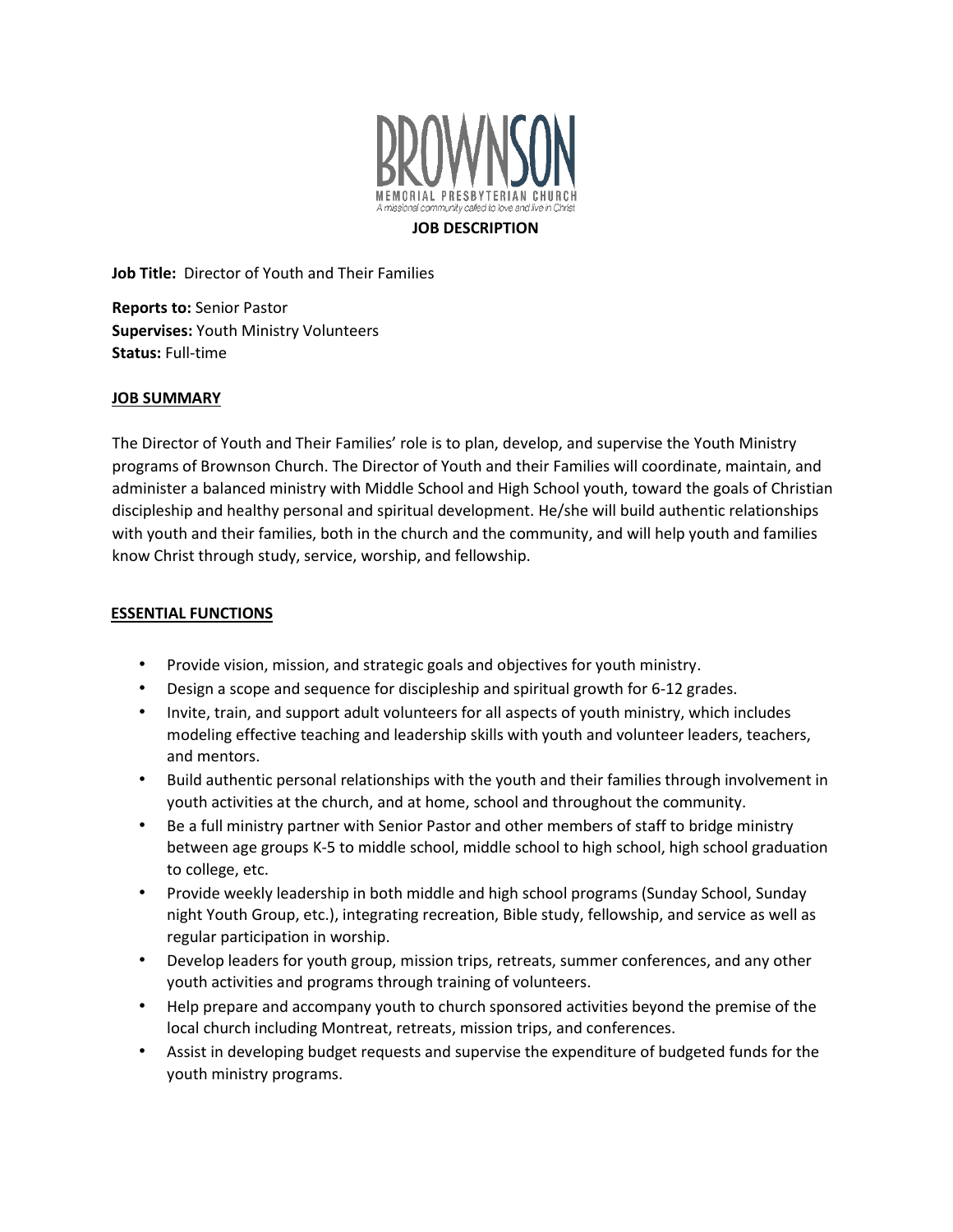- Be responsible for publicizing youth activities by effectively communicating in a variety of ways to youth, families, and congregation.
- Participate in and support most major church-wide programs such as VBS, Church Family Retreats, Fellowship Night Gatherings, etc.
- The Director of Youth and Their Families will be an ex-officio member of the Christian Growth Ministry Team and shall work with the chairperson and other members in the execution of the committee's program responsibilities. The Ministry Team will support the Director of Youth and their Families in the performance of his/her duties.
- Plan and lead the confirmation process.

## **CORE COMPETENCIES:**

- **Creativity and Innovation:** Generates new ideas; makes new connections among existing ideas to create fresh approaches; takes acceptable risks in pursuit of innovation; learns from mistakes; has good judgment about which creative ideas and suggestions will work.
- **Compassion and Care:** Exudes a natural sense of care for the well-being of others; responds with empathy to the life circumstances of others; communicates a sense of support in his or her very presence; demonstrates appropriate and boundaried expressions of care.
- **Interpersonal Skills:** Establishes good working relationships with all others who are relevant to the completion of work; works well with people at all levels of the congregation; builds appropriate rapport; considers the impact of his/her actions on others; uses diplomacy and tact; is approachable; avoids communication triangles.
- **Motivating Others:** Creates an energetic climate in which people want to do their best and fosters an environment others want to participate in; can motivate employees, volunteers, and members; empowers others; invites shared input and decision making; makes each individual feel that his/her work is important.
- **Spiritual Formation/Discipleship:** Demonstrates an understanding of spiritual formation/discipleship as journey or process; enthusiastically leads others on their spiritual journey; teaches a variety of spiritual practices to lead others in deepening and developing spirituality; creates teaching and small group environments that promote discipleship.
- **Leadership Development:** Encourages others to discover and engage their giftedness and skills in service to the larger community; calls out the best in others; supports others in the development of their skills and abilities; actively seeks to engage others more directly in the leadership life of the congregation; thinks strategically about the continual need for a next generation of leaders and works to build the leadership base.